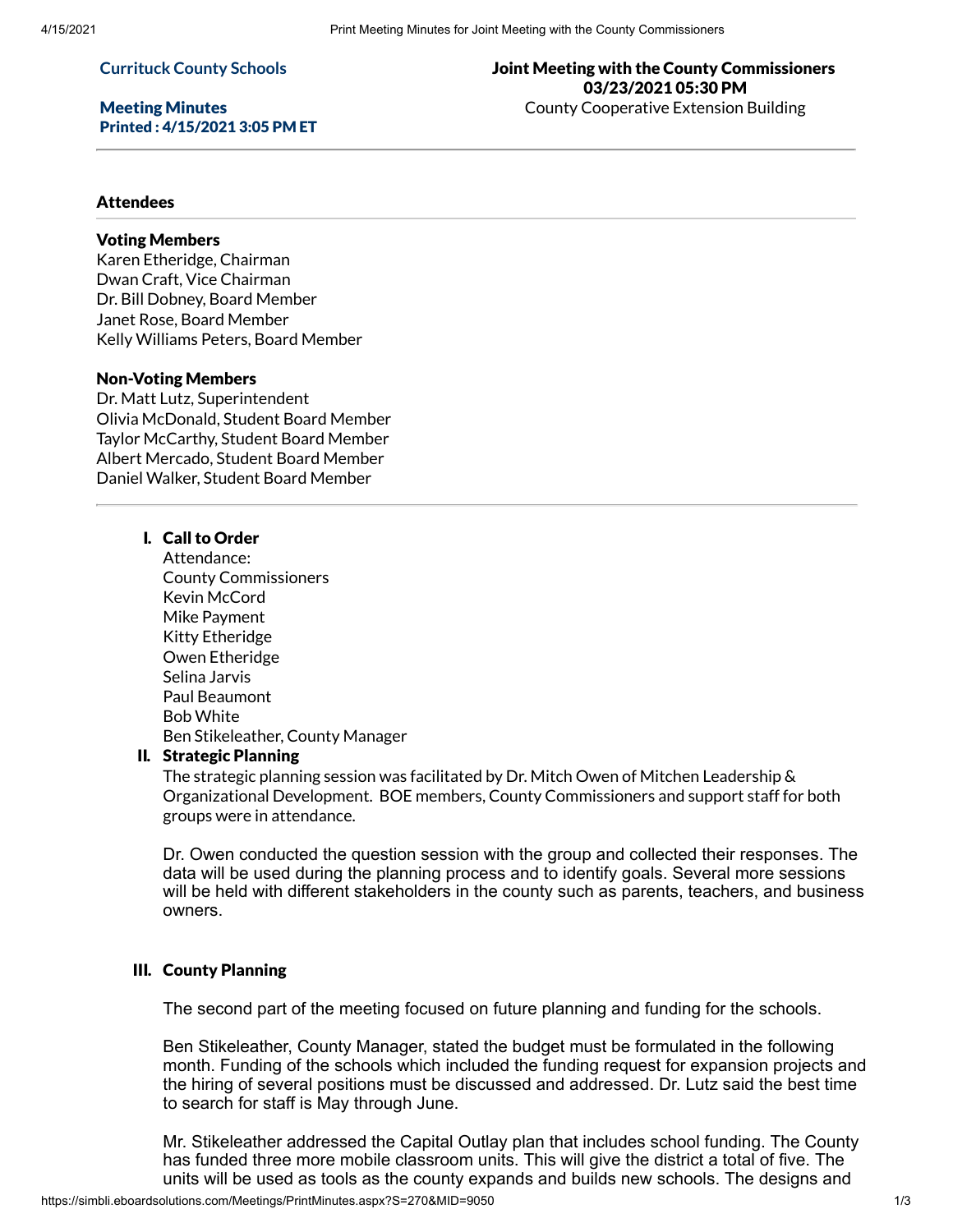proposals are in the works for MES & MMS. The same design team is currently working on the County's buildings. The plan is to fund the expansion and not to incur debt. Based on the costs projections and plans, Mr. Stikeleather felt comfortable the county would be able to do so.

Plans to purchase 36 acres of land off Tulls Creek for a new elementary school continues. The contract was returned with minor changes. Hopefully the land purchase will take place in April. Of course additional soil samples will be taken and a travel impact analysis will be conducted - turn lane, etc.

The plan is to open the new elementary school in 2025 and have the classroom expansions completed by 2023. Priority will be elementary classroom space.

It is anticipated that following the completion of the elementary school, another school will be needed. Land needs to be identified by 2023 for the next school. The district is conducting a 10-year study, and will hopefully also identify the type of school needed (middle?).

The two groups discussed the County's current debt and revenue sources. Ben explained the revenue neutral concept. He recommended staying away from a bond.

Janet Rose asked if there were particular percentages of the revenue set aside for the schools. Mr. Stikeleather explained various revenue sources were used to fund the district. Although the new County buildings carry a debt, the County is not close to the maximum borrowing amount.

Mr. Stikeleather explained that it was important for both boards to support a tax increase. Above revenue neutral requires buy in from all parties. Kitty Etheridge cautioned that the current re-evaluation and revenue neutral did not mean that all citizens paid low taxes.

Dr. Lutz presented current expenses that the district faces due to unfunded state mandates as well as required student services that require additional staff.

Dr. Lutz said it was important that all six of the district's elementary schools provided the same level of instruction. Dr. Lutz provided data points showing elementary scores (see Powerpoint).

The Boards discussed the number of current students in the district and funding levels as well as potential growth in the county. The requirement to maintain the virtual academy is unknown at this time.

The Boards discussed the tax rate. Lower debt can result in lowering taxes; however, that may require future tax increases to fund future projects. Mr. Stikeleather said he did not want to short the school district on future projects.

Karen Etheridge asked about using transfer tax. Mr. Stikeleather cautioned funding with it because it was a volatile funding stream. Sandra Hill, County's Finance Director, stated that Dare County used transfer tax back in 2009 to fund a project and it caused a major issue. There was not enough collected to cover the debt. Transfer tax is not consistent.

The County has used the transfer tax to fund smaller projects - because there is no guarantee. Paul Beaumont cautioned that unexpected projects could come up and the County has several needs too. Mr. Stikeleather cautioned against stacking debt.

Bob White inquired about funding the projects and staying revenue neutral. The Boards discussed the additional \$570,000 and if provided how it would help student achievement. Mr. White verified that if the county remained revenue neutral it would not be able to provide the BOE with funding for the additional positions and school construction. Mr. Stikeleather replied that was correct.